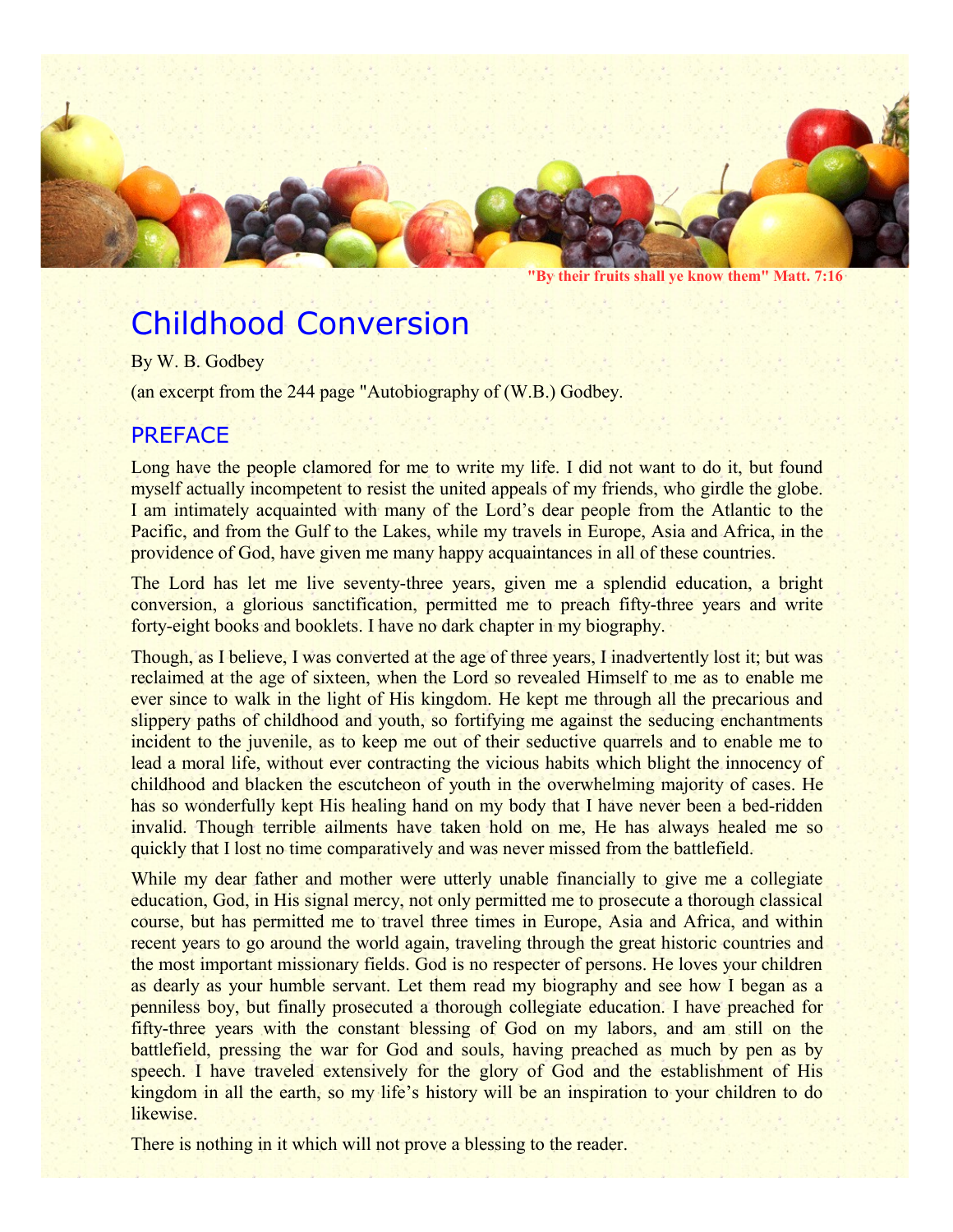My life has been quite eventful. God sanctified me fifteen years before the Holiness Movement reached the Great South, where I was born and reared, and He used me to preach entire sanctification from the Atlantic Ocean to Mexico in anticipation of the oncoming movement. You will also find in this history a ten years' war with the Campbellites and everything you need on the great baptismal controversy, in which all need light and grace to walk in it.

This book will be about the size and make of my large Commentaries and will sell perhaps for \$1.50.

You and your children cannot do without it.

God bless you.

W. B. Godbey

## A Discussion on Childhood Conversion

By W. B. Godbey

I was born June 3, 1833, by the waters of Clifty Creek, in Pulaski County, Kentucky. During my infancy my parents migrated six miles east and settled on a farm which they had purchased by the waters of Pitman's Creek, four and one-half miles north of Somerset, the county seat. There, in the providence of God, I lived until I was twenty years old, the family remaining a number of years afterwards. There were ten of us children, five sons and five daughters; one of the former having gone to Heaven in his infancy. The other nine all reached maturity. The four surviving sons all became preachers, but the daughters, by reason of the prevailing dogma against woman's ministry, were unfortunately withheld from the privilege which I am satisfied they would have participated in with great delight. Half of our number – three sisters and two brothers – are now in Glory. My youngest brother, Martin Adams, was very suddenly called to his heavenly home at the early age of twenty-eight.

I have an exceedingly early recollection, and, for the glory of God, I feel it my duty to say it, an extraordinary memory. I could always read a book and tell substantially everything in it by memory.

When I was quite a little fellow, I doubt seriously whether I was three years old, my mother took me on her lap and told me wonderful things which electrified me with astonishment and thrilled me with interest, as they were utterly new and I had never heard them before. She told me that the time would come when the dead would all rise from their graves, and the world take fire and burn up. Oh, how this stirred and excited my infantile mind and moved my childish heart. I said: "O mother, where will I be when the world is on fire?" Then she said: "O my child, you will be shouting with the angels in the air." Then I said: "Mother, how do you know?" She responded: "I have given you to the Lord for a preacher; your father is a preacher, and I want all of my sons to preach." If it were now, she would have said all of her daughters, too, for my sisters were all intellectually bright and spiritual, and would have made good preachers. She proceeded to tell me not only that she had given us to the Lord for preachers, but she had the evidence that we would preach. She also told me about my baptism, in which I was dedicated to God forever and became a member of His Church.

Consequently I was to be good, preach the Gospel, and go to Heaven when I left the world.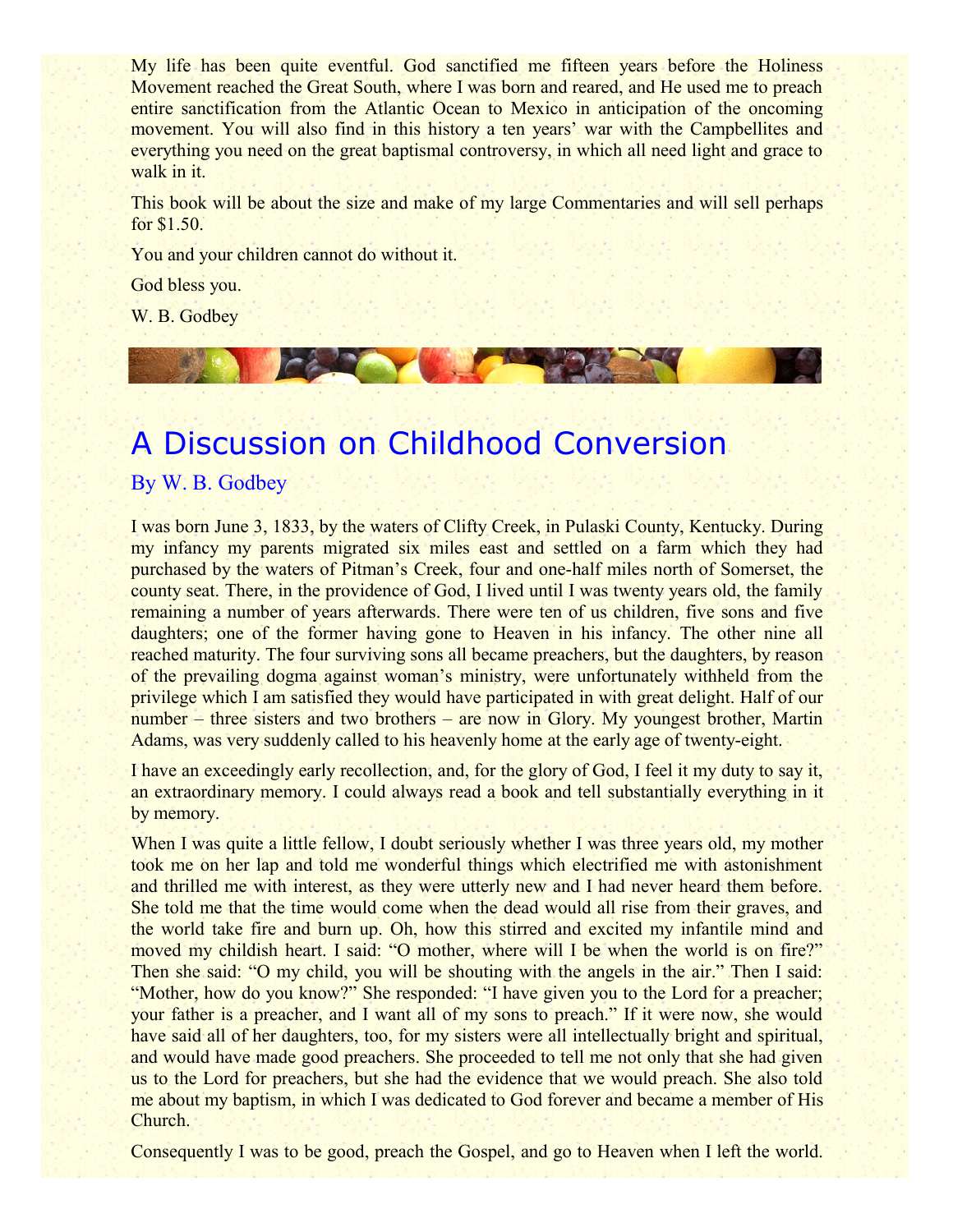Though I do not think I was more than three years old, then and there I received the call to preach, and it rested on me ever afterward. So profound and thrilling was my impression, that I could not wait for the rolling years to bring me into manhood, but told my playfellows that I was a preacher. Then we began to hold meetings, all the children ever afterward recognizing me as a preacher. Those impressions never left me, but strengthened their grip with the lapse of years. Though I am now seventy-three years old, I would rather preach the Gospel to the poor and starve to death, than to be a millionaire and not preach.

## Infantile Justification

CAROLY

I know I received the call to preach through the instrumentality of my dear sainted mother at that time, and I verily believe that I was then converted to God. Of course I had never lost my infantile justification, with which I was born into the world. This brings us to the consideration of a most important Bible truth, i.e., infantile justification and regeneration. When does it take place? We answer: "The moment soul and body constitute personality, which is in the pre-natal state, by the normal economy of grace every human being is born from above" John 3:7. When I was a circuit rider, I made that statement in the presence of my presiding elder, who was a good old man, but not a classical scholar. He at once contradicted me upon the allegation that I had people born again before they were born the first time. The answer to his argument is in the simple fact that "again" in those Scriptures is a wrong translation. Our Savior said "anoothen," whose first meaning is "from above," and this is the true translation. The Bible clearly reveals that every human being is born from above, thus becoming a child of God, justified and regenerated, before the natural birth. If this were not so, all infants dying unborn would be sure of Hell; since, without the supernatural birth, no soul can go to Heaven. Our Savior's treatment of the babies abundantly confirms this conclusion. He everywhere takes them in His arms and certifies "of such is the kingdom of Heaven." Therefore, you see in all His ministry that He fully recognizes the infantile membership of His kingdom, positively certifying not only their membership, but holding them up as bona fide paragon members, assuring His disciples that they must be converted and become like them. Now if we take these facts and harmonize them with His positive affirmation (John 3:7), "Ye must be born from above," in order to enter the kingdom, the conclusion follows as an irresistible and logical sequence, that all of the infants in all ages and nations have already been born from above, as otherwise they could not be members of His kingdom, as He positively certifies they are. In connection with these Scriptures, let us take Heb. 2:9, "By the grace of God Christ tasted death for EVERY ONE," which includes every human being in all ages, whether born or unborn. Now when do you become a human being?

We answer: the very moment soul and body are united and constitute a personality you become a human being, and the great and glorious vicarious atonement which our Lord made for the whole human race comes into availability. The Greek word in this passage is hyper, which always mean "instead of," and is the very word constantly used revelatory of the vicarious atonement. Therefore there is no possible evasion of the conclusion that, by the wonderful redemption of Jesus Christ, we are all justified and regenerated in the pre-natal state, at the moment of the transition out of the fetal into the personal existence. Unless you accept this conclusion, you consign to the bottomless pit every infant dying before the physical birth. The truth of it is, that the physical birth is not the beginning of the personal existence, by any means. Our Savior's work is perfect, absolutely leaving out none; it is normal economy, but including every son and daughter of Adam's race, so that Satan gets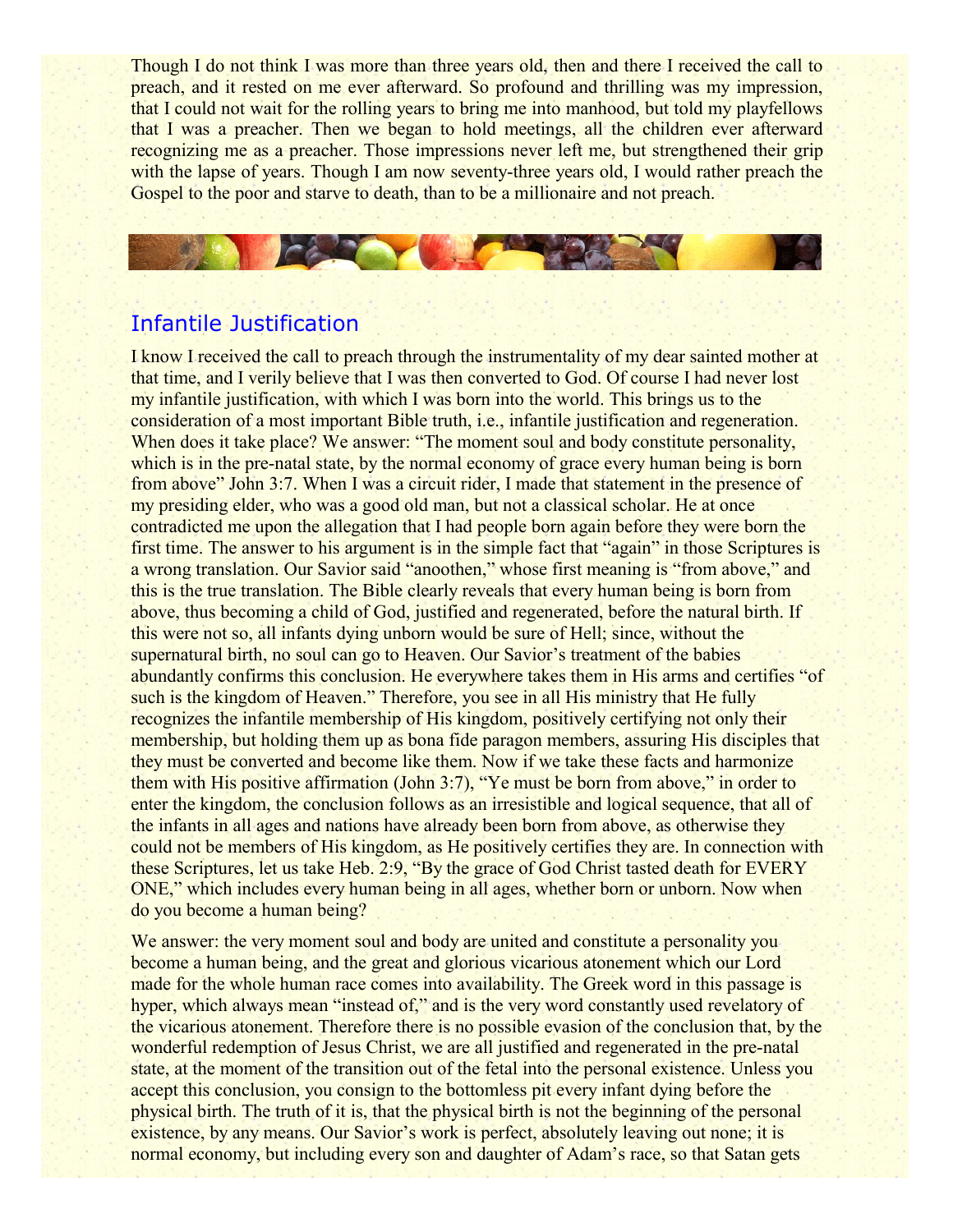none but those who, having reached responsibility, take the bit in their own teeth and, pursuant to their own free agency, which grace never contravenes, absolutely reject the redemption of Christ.

Verily, God's time for every soul to be justified and regenerated is the very moment it enters personal existence, and this actually does take place without a solitary exception.



### Some Kept Not Their First Estate

There are three things which God never made: a devil, a sinner, and a snake. He created angels, with perfect moral freedom to obey or disobey. Some of them unfortunately "kept not their first estate," (Jude  $6<sup>th</sup>$  verse), fell, and became devils and demons. Isaiah  $14:12:$ "How art thou fallen, O Lucifer, the son of the morning!" God created Adam and Eve upright and holy and perfectly free to obey or disobey. Unfortunately they followed in the track of Satan and lost their first estate, becoming sinners. He created the Nahash, the intermediate link between man and brute, the most intelligent of all the animal kingdom and having the power of speech. Unfortunately for him, Satan subsidized him in the abduction of mother Eve, and, through her, father Adam, thus ruining the human race. In consequence of this Satanic manipulation, God pronounced that awful anathema on him, which resulted in his transformation into the loathsome, venomous, hissing serpent. God is the very essence of everything good, therefore from Him nothing bad can possibly emanate.

A dogma is extensively preached throughout Christendom which certifies, "Once in grace, always in grace," involving the conclusion that if you have ever had salvation you will never go to Hell.

When Satan goes into the lying business, he knows how to "do the thing up brown." If you will investigate the facts of the case, you will find the very reverse of the above dogma to be true. Instead of there being no backsliders in Hell, there are none but backsliders in the dismal regions of endless woe. Oh, how the awful reminiscence of their quondam [former – DVM] happiness in the kingdom of God will haunt them through all eternity, as they wail their hopeless doom. Let us take a momentary invoice of Hell's inmates. We begin with Satan, the fallen archangel, and find him none other than an old backslider. Then we take all of the devils and demons and find them fallen angels, without a single exception, having once been in Heaven, but having failed to keep their probation.

Finally we come to the millions of sinners and find, by the positive testimony of Jesus, that, in their innocent babyhood, they were citizens of God's kingdom. Therefore Hell was made for none but backsliders, and never will have any other occupants.

Then you say: "Brother Godbey, since we are all, by the nominal grace of God in Christ, justified and regenerated in the pre-natal state, why do little children need the conversion which you say you received when only three years old?" The Bible is the most beautiful and glorious book in the world.

It is its own expositor. If you will give it a chance, it will always explain itself. Psalm 51:5, "I was shapen in iniquity, and in sin did my mother conceive me." This is not condemnatory sin, but the inbred depravity which we all inherit from Adam. A man is poisoned and must die, if that poison is not removed by a stomach pump, or in some other way. You do not blame him because it was in the water he drank, but did not know it till it was too late. An enemy had put it there. Adam is the fountain whence emanated the stream of humanity which has broadened and covered the whole earth. Satan poisoned the fountain, and we all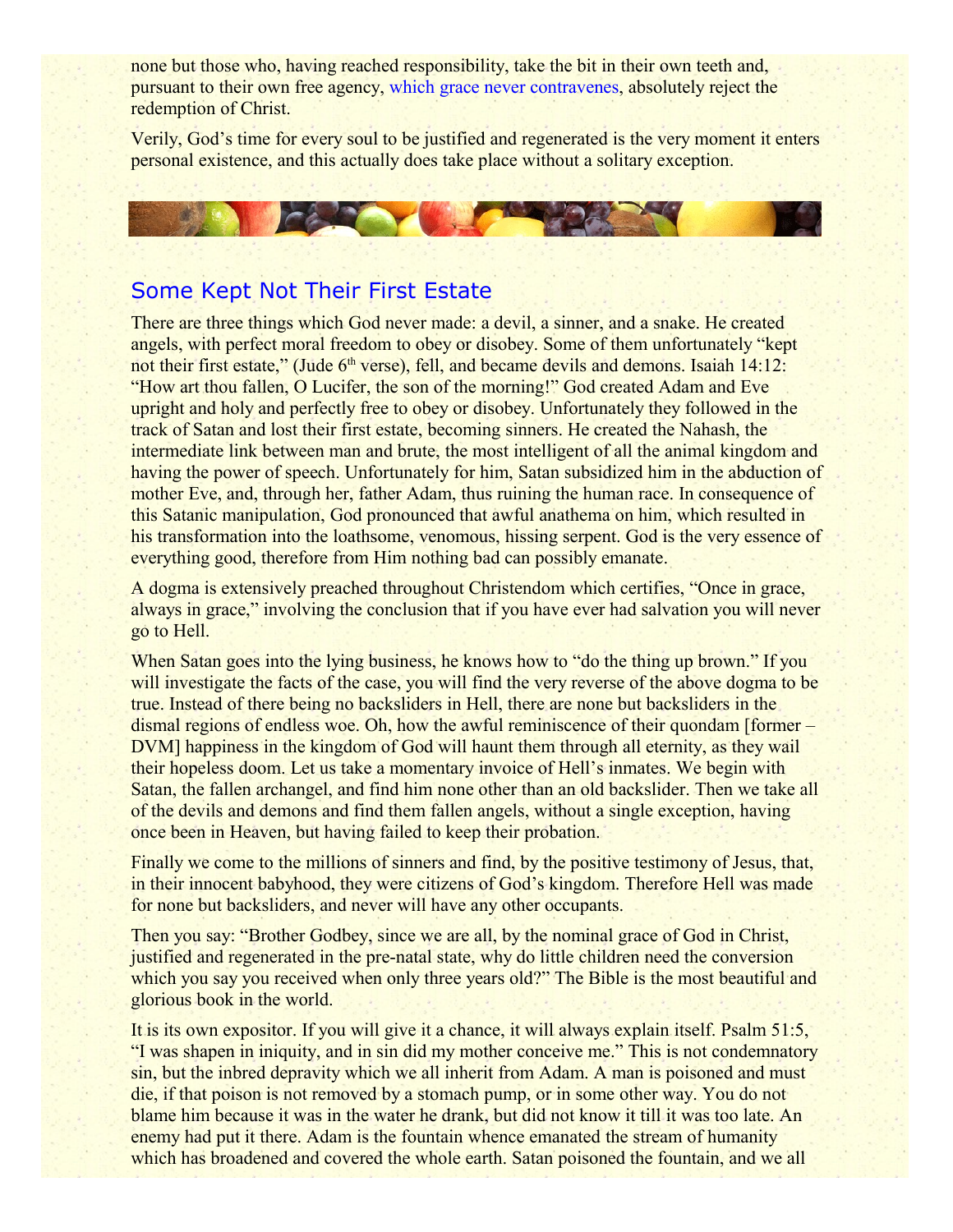imbibed it. Christ brought us the remedy, which is free for us all to use and get rid of the poison. That remedy is His precious blood, which He shed on Calvary. The first great work of grace realized in human experience, i. e., the beautiful globe denominated conversion, consists of two hemispheres, i. e., justification, freeing us from condemnation, and regeneration, giving us a new heart and resurrecting the human spirit into the life it lost by sin. This justification and regeneration, which we all receive by the normal grace of Christ in the pre-natal transition out of the fetal into the personal state, does not remove the depravity transmitted from Adam to every human being, but only conquers it and gives grace to hold it in status quo, in due time to be utterly and forever eliminated in the great work of entire sanctification.

## Hereditary Depravity

**CAR THE** 

"Now, Brother Godbey, why do these justified and regenerated infants need conversion?" Because this hereditary depravity is still in the heart, and when they reach the age of responsibility it will lead them into sin to an absolute certainty, if not converted. Because, while they are born in the kingdom safe and all right, so that if they were to die they are sure of Heaven, yet they are born with their faces away from God, turned toward carnal desires and appetites. Now, the thing to do is to instruct the little one, turn him around and introduce him to God, so that he will start out in life Godwardly and Heavenwardly whereas, if he undergoes no change, he is certain to start sinwardly and Hellwardly. If my godly mother and preaching father had understood this great truth, they would have saved me from years of suffering in Satan's kingdom; though, under the blessed teaching and prayers of my dear mother, as above specified, at the age of three years I believe I did get converted, i.e., turned around and was introduced to God; *yet I did not know how to abide steadfastly in the kingdom*, though I never went into sinful habits. I kept far from profanity; I would not use any bywords or slang of any kind, because I read in my Bible that our conversation should be yea, yea, and nay, nay, and any more than this cometh from the evil one. Though reared in the worst whiskey state in the Union, in my boyhood I joined a Temperance Society, excluding all beverages, and stuck to it. I never tasted beer in my life, and do not know the taste of any intoxicants. Though reared in the greatest tobacco state in the world, I never used it. I do not know the taste of coffee; do not use tea, chocolate, or any nervines whatever. I never knew the number of cards in a deck; never danced a step in my life, nor had anything to do with Satan's fandangos, frolics, barbecues, circuses, nor theaters. Though my life remained manifestly unimpeachable, yet I lost my hold on God, became a backslider, and so remained till I was sixteen years of age, when the Lord gloriously converted me and gave me grace to ever afterward abide in His kingdom. We have a vivid illustration of this problem in the lives of John the Baptist and the Apostle Paul. We read in reference to the former that he was filled with the Holy Ghost from his infancy. When Herod was killing the infants in and about Bethlehem, in order to get the one born King of the Jews, lest He might supersede his dynasty on the throne of Israel, though there was no order for this massacre to be extended to Jutta, the home of Zachariah and Elizabeth, a dozen miles distant, yet, through fear that the bloody edict might reach them, they fled away into the wilderness of Judea and returned no more. Among the denominations of the Jewish Church, the Pharisees were orthodox, the Sadducees were heterodox, and the Essenes were the holiness people. The latter, generally too poor to cultivate the rich land, lived in the desert where land was so poor that it was not worth appropriating and they could use all of it they wanted.

In this, way John the Baptist, in addition to his sanctified father and mother, who "walked in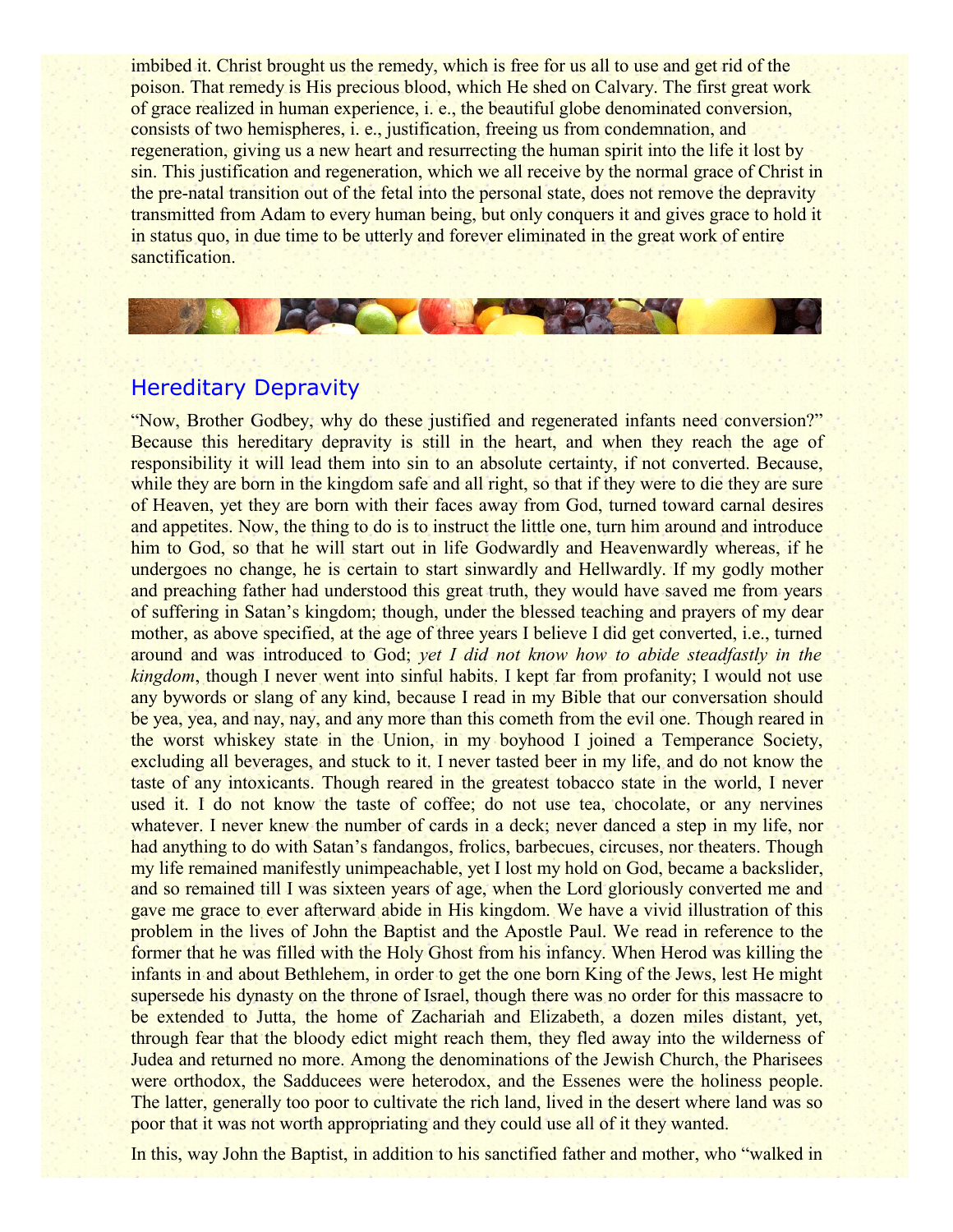all the commandments and ordinances of the Lord blameless," had the society of all these poor, humble holiness people, fortifying him against all worldliness of every kind. Therefore, instead of backsliding from his infantile justification, he moved directly on into the sanctified experience, and then and there, steadfast, shining and shouting, awaited the happy welcome of his thirtieth year, the Jewish majority, antecedent to which no priest entered upon his office, therefore it was observed both by John and Jesus.

#### *The Sad Experience of The Apostle Paul*

Far otherwise was the sad experience of the Apostle Paul, Rom. 7:9, "But I was alive at one time without law." This is a clear allusion to his infantile justification with which he was born and which he retained until he reached the age of responsibility and knew right from wrong. That was the time he needed conversion to introduce him to God and turn away his face from carnal appetites and inclinations, toward spiritual and heavenly things. "But the commandment having come, sin revived and I died, and the commandment which was unto me for life, the same is found to be unto death; for, sin having taken occasion through the commandment deceived me and through it slew me."

This inbred sin, which he inherited from Adam and which was born in him, lay apparently dead in his heart like the grain of wheat in the bin. It is said that wheat has been taken from the catacombs of Egypt four thousand years old and sown, has germinated and actually produced a crop. Paul was a very strong character and had a great mind; hereditary depravity in him was great and strong. Until he reached responsibility it remained perfectly still and could not possibly germinate and produce a crop of condemnatory transgression. So that was the time the commandment came, which he unfortunately rejected and antagonized, then and there forfeiting his infantile justification, falling under condemnation and becoming a backslider. Oh, what a vivid contrast between Paul and John the Baptist! The latter lived and died under the Old Dispensation, whose normal plan is justification, but by the wonderful proleptical grace of God he enjoyed the sanctified experience all his life, while the former, his contemporary, having unfortunately forfeited his infantile justification and become a backslider, yielding to the normal trend of an undue emphasis on works in the absence of their concomitant grace, drifted away into the legalism which has been so fatal to the Church in all ages.

Inadvertently he substituted intellect and education for the Holy Ghost, being environed by the most ample facilities of literary culture the world could give.

Paul having graduated in the Greek colleges of Tarsus, his native city, and adding to his classical lore all the ecclesiastical culture the Jewish rabbins could give him, while sitting at the feet of Gamaliel, the leading Hebrew theologian of the age, he was promoted step by step till he reached a place in the Sanhedrin, where he was honored by all the dignitaries and magnates, who spontaneously stood in awe, spellbound, as they contemplated his towering intellect enriched with the highest culture, literary, classical, philosophical, theological and ecclesiastical. He was then honored by the high priest with the responsible office of expurgating the Church of all heresies and schisms. Pursuant to the supremacy with which he was thus honored officially, he led off the loyal wing of the Church in what he regarded as the noble work of suppressing the fearful Nazarene heresy, which, in his judgment, threatened the very existence of the Church in which patriarchs and prophets had lived and died and gone to Heaven. Though God, in His mercy, sent him the Holy Ghost to convict him, believing that he was right and that the Nazarene heresy, if not suppressed, would ruin the Church, he resisted Him heroically, as we conclude from our Savior's statement when He shone down upon him as he journeyed to Damascus: "It is hard for thee to kick against the goads." As the ox kicking back against the steel points with which they teach him to expedite his walk, thus wounds his heels till the blood copiously flows, so Paul had been determinedly resisting the Holy Ghost. He never flickered till the glorified Savior appeared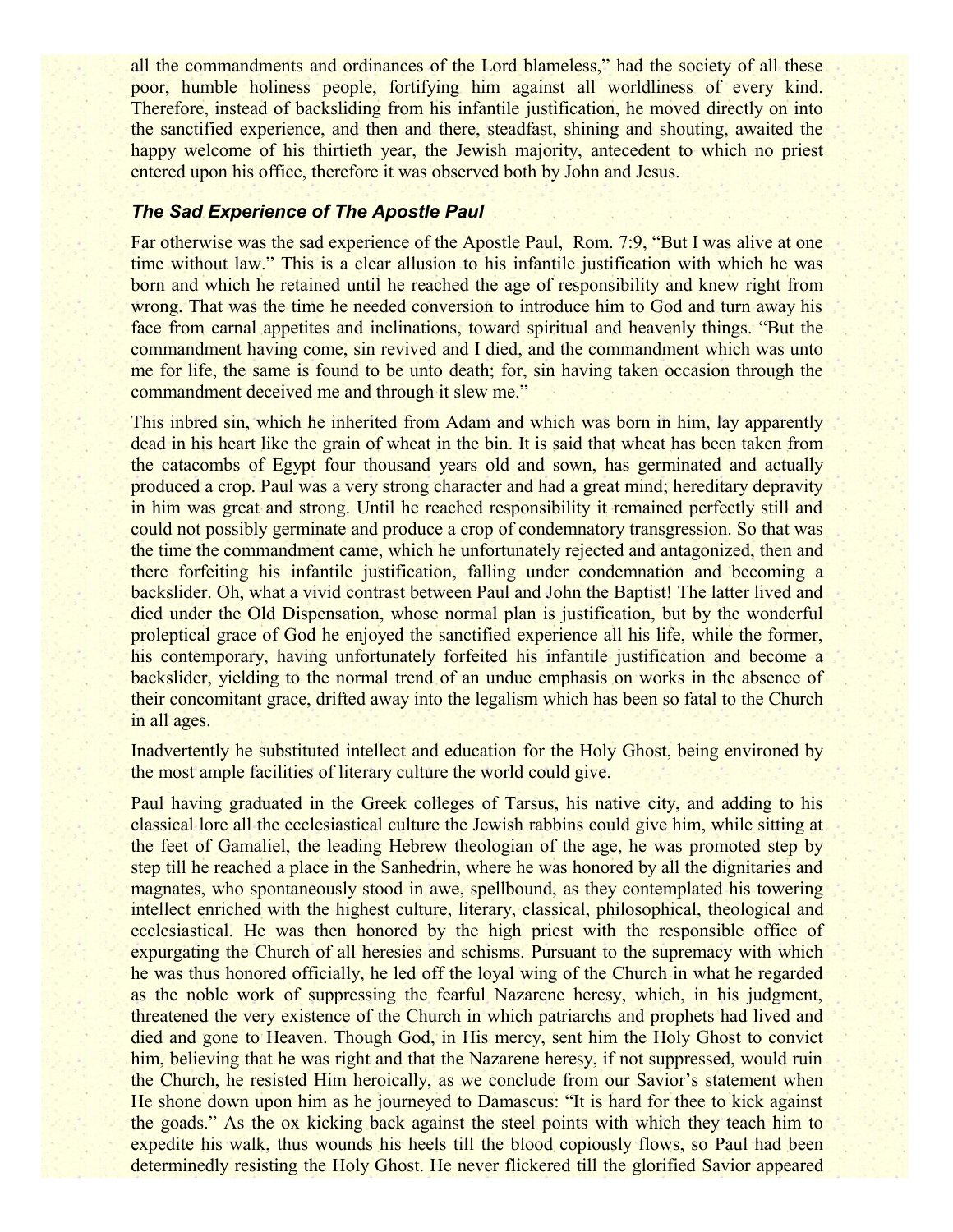to him with a brilliancy eclipsing the meridian sun in his noonday splendor.

The solution of this awful obduracy on the part of great Saul of Tarsus was the fact that, though perfectly honest and sincere, he was not enjoying spiritual salvation, but, with all of his zeal for God, he was a mere legalist. I have no idea that he ever was reclaimed during all of his honored and influential ministerial life in the Jewish Church; not till his wonderful conversion in the house of Judas, under the ministry of Ananias, the normal fruitage of that transcendent conviction which flashed through him like forked lightnings, streaming down from the unutterable splendor of our Savior's glorified person. There are multitudes of preachers at this day, full of learning and zeal for the Church, in the succession of Saul of Tarsus before his glorious conversion in Damascus, who have substituted dead legalism for the mighty works of the Holy Ghost, which are always new, fresh, and bright.

#### *The Value of Efficient Teachers*

Oh, the incalculable value of efficient teachers to serve our Sunday Schools as spiritual guides in the experimental realm! If we only had them in every Sunday School, intelligently instructed in reference to the infantile relation to the Divine economy so that they could lead the little ones of the kindergarten to the Savior before they reach responsibility, and introduce them to Him by prayer, instruction and spiritual songs, and thus get them intelligently converted! This, with Sabbatically instructing and diagnosing their spiritual status, so that, in case they are backslidden during the week, they will get them reclaimed, will be their great work to keep them in the kingdom of God. The great trouble is that our Sunday Schools, like our homes, are *radically deficient in spiritual diagnosis* of the children and that simple, plain, spiritual instruction necessary to acquaint them with the Savior and qualify them to walk with Him day by day. While I shall always believe that I really found the Lord at the time above mentioned, when I was three years old, my mother, whom the Spirit used to lead me to God and get me converted, for the want of instruction did not know that I was converted, and of course I did not know it myself. If she and my preaching father had understood the beautiful economy of grace in reference to the little ones, I am satisfied that they could have kept me in the kingdom of God. I do believe that my grandchildren, Emma and John Hill, of ten and nine years of age, both got converted before they lost their infantile justification. I have always made them a specialty in my prayers in my almost perpetual absence and in my instruction when with them. I find them ready and able in prayer and testimony, and clearly evincing decisive growth in grace during my absence from them. Little children, even when clearly converted and walking with God, need constant attention to keep them from backsliding, because of the non-development of their intellect which is a powerful fortification against temptation. They are easily and quickly converted and very liable to backslide before we are aware. Consequently acute spiritual diagnosis is necessary on the part of the teachers to detect the lapses and get them reclaimed as quickly as possible. It is the nature of a sheep when it gets out of the pasture to stray off and just keep going farther and farther indefinitely until it is captured by a robber or devoured by a wild beast.

Mother Wesley was wonderfully blessed with spiritual light, diagnosis and an aptitude to teach.

She not only taught her large family in the school every day, but took each one aside and interviewed it specially in the interest of its soul.

I date my infantile conversion from this lesson which my mother gave me at the age of three years.

#### *The Prodigal Son*

This took place before I had reached responsibility and had an opportunity to backslide, as in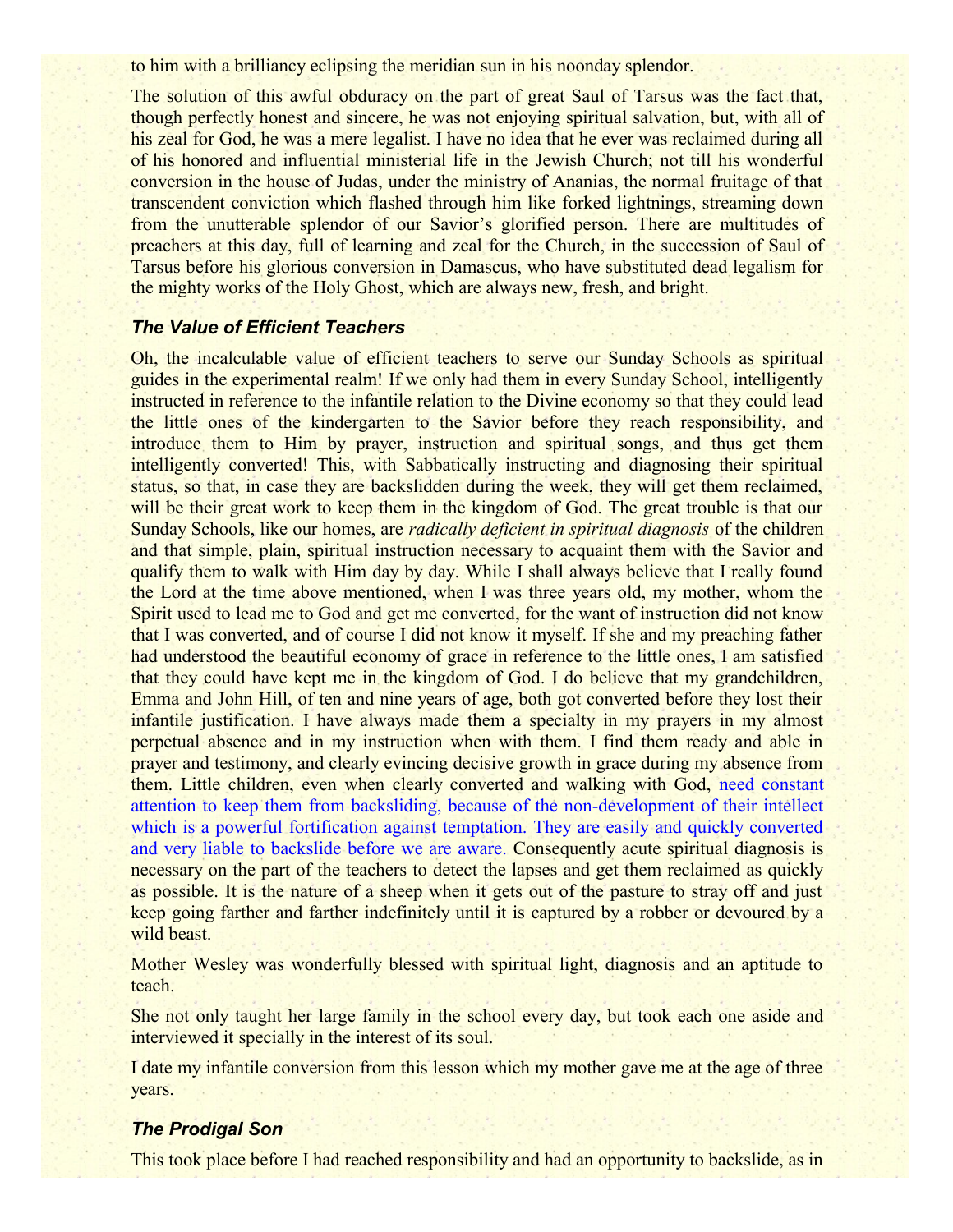the case of Paul (Rom. 7:9) where he lost his infantile justification because he had reached the years of accountability and, instead of obeying, disobeyed the Lord's commandment, thus becoming a backslider, which is really the status of every adult sinner in the world, as we see it illustrated in the case of the Prodigal Son, whom we count converted when he got back to his father's house. But you know he was born in that house and never got out till he wandered away from his father's house. A simple analysis of the case will convince you thoroughly that the return of the prodigal was nothing more nor less than his reclamation. "No Scripture is of private interpretation," (2 Pet. 1:20), therefore the case of the Prodigal Son parallels that of every sinner in the world, confirming the conclusion that what we call the conversion of the sinner is the reclamation of the backslider. The true and normal conversion takes place before the infantile justification is forfeited. In this there is neither justification nor regeneration, for these are received in the prenatal state in the moment of the transition from the fetal to the personal status.

We have in the case of the Prodigal Son's elder brother a beautiful illustration of the gracious possibilities of retaining our infantile justification. You see when his younger brother got home and he returned from the field and heard the rousing jollification and learned from the servant that his father had slain the fatted calf and they were all rejoicing over the returned prodigal, how he refused to go in. He thought there ought to be shouting over him instead of his brother, as he had been so good and his brother so bad. Then, responsive to the pleadings of his father importuning him to come in, he says, "Father, I have never at any time transgressed thy commandment." This shows clearly that he had never disobeyed him, consequently had never forfeited his infantile justification. If the testimony of his innocence of which we here read had been incorrect, his father would have corrected him, but as he left that declaration unchallenged, the normal conclusion is that he was correct, having never actually violated his father's command, which he would have done if he had forfeited his infantile justification. We see clearly that he much needed sanctification to take away the hereditary fret and jealousy out of his heart, which he had inherited from father Adam, and regeneration does not remove, but only gives grace to keep down the depravity, so that it is no longer permitted to rise up and commit actual transgressions. We find this interview of the father with the elder son continues, until the curtain drops, hiding the scene from our vision. I believe the elder son did eventually yield to the importunities of the father, came in, got sanctified, joined the jollification, and, in all probability, before it was over, proved the highest jumper and loudest shouter.

#### *My Infant Baptism*

I feel it my duty as a faithful autobiographer here to state that my infant baptism was, in the providence of God, a great blessing to me. My parents often told me about it when I was little, reminding me that I was a church member, having been solemnly dedicated to God in baptism, therefore I must be good and obedient to all of His commandments. I became a good reader when only six years old, reading the Scriptures with great interest. Finding the commandment, "Children, obey your parents in the Lord," I remembered it with the deep and constant realization that, when I disobeyed my father and mother in anything, I was violating the commandment of God. The constant realization that I had been baptized and in this way dedicated to God, rested on me as a potent incentive to obedience, good behavior and rectitude. Baptism should not be given to infants recklessly and improvidently; afterward disregarded, while the children are permitted to go unscrupulously into sin; as in that case it is really taking the name of the Lord in vain, ultimating with the recipients as a hardener of their hearts and wielding a detrimental moral influence over the life. But when it is used by the parents with due reverence for the Holy Trinity and with an appreciation of their privileges as citizens of the kingdom to dedicate their offspring and all their possessions to God, the influence on the parents is exceedingly helpful in tightening up their